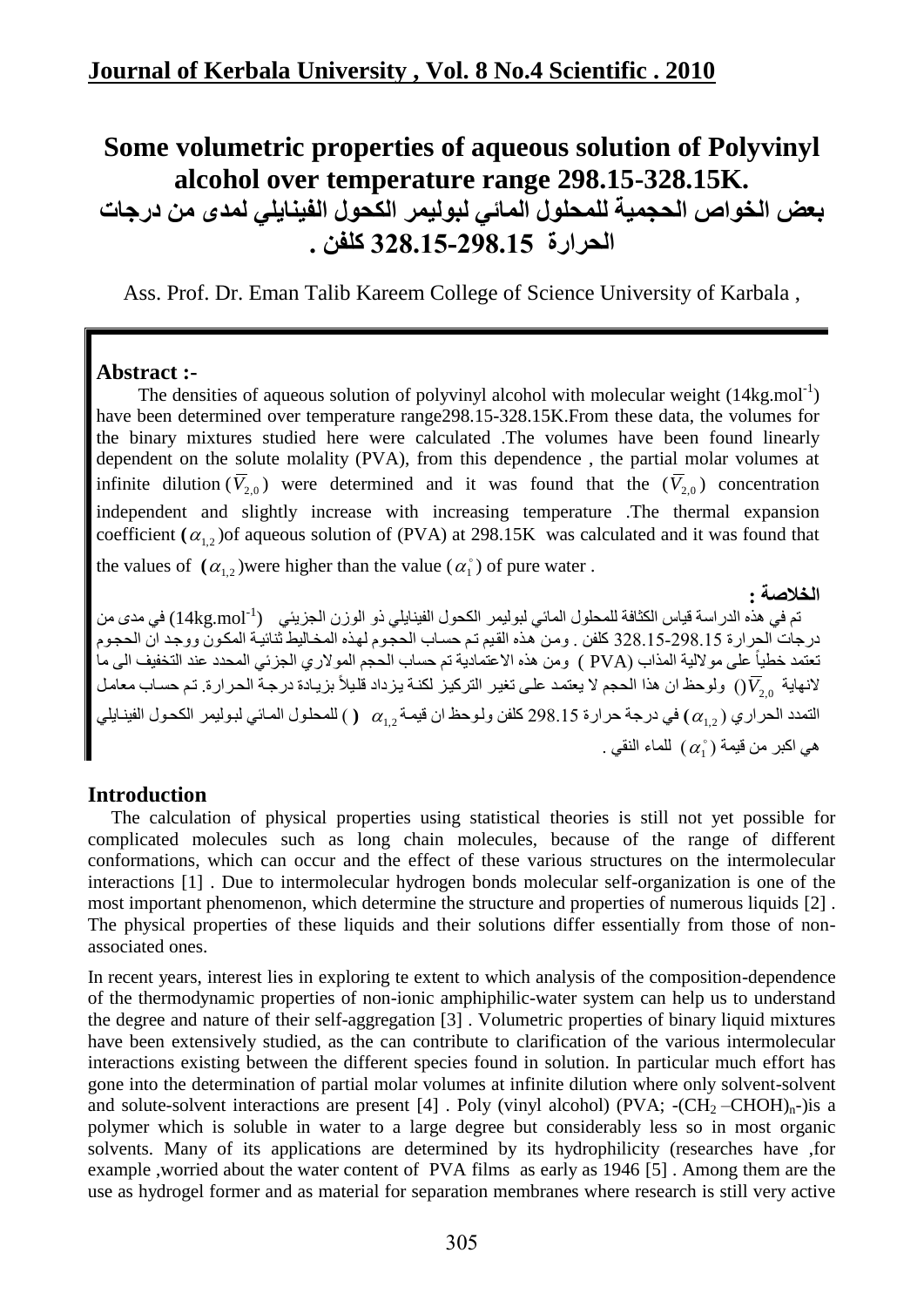[6,7] . It is often used in pervaporation systems for the removal of water (minority component) from liquid mixtures.More recently,polymerelectrolytes such as aqueous PVA solutions attract attention in physical and biophysical chemistry [8-13] .

### **Experimental:-**

#### **(a) Materials**

Deionized and doubly distilled water was used . Its specific conductivity was $< 1 \times 10^{-6}$  S.m<sup>-</sup> <sup>1</sup>.poly(vinyl alcohol)is available product of Aldrich Chemical Company (U.S.A) whose number average molecular weight (14)kg.mol<sup>-1</sup>. PVA used in this study is solid (powder) material and completely soluble in water.

#### **(b)Density Measurements.**

 The density of the investigated solutions was measured at the temperature range studied with an Anton Paar digital densimeter (DMA60/601) with a thermostatted bath controlled to  $\pm 0.001$ K.The densimeter was calibrated with water ,dehumidized air and several aqueous solutions of potassium chloride. The precision in the density values measured using this densimeter is estimated to be better than  $2\times10^{-6}$  g.cm<sup>-3</sup>.

### **Results and Discussion**

 The experimental measured densities of (PVA+water) at 298.15, 308.15, 318.15 and 328.15 K are given in Table (1). Experimental density for the binary mixture in the molality range studied obey equation of type [4] :

$$
\rho = a + bm + cm^2 + - - - - \dots \dots \dots \dots \dots \dots (1)
$$

The  $a, b$ , and  $c$  coefficients for the equation(1) are listed in Table (2) together with the standard deviation  $\sigma$ , defined by :

$$
\sigma = \left[ \frac{\sum (\rho_{(obs)} - \rho_{(cal)})^2}{(N - P)^{\frac{1}{2}}} \right] \dots (2)
$$

Where  $\rho_{(obs)}$  and  $\rho_{(cal)}$  are the observed and the calculated density values respectively, N is the number of experimental points and P is the number of coefficients in equation(1).

The volume of the binary solution,  $V_{1,2}(cm^3)$ , containing (m) moles of solute per kilogram of solvent was calculated from [14] :

$$
V_{1,2} = \frac{(1000 + mM_2)}{\rho} \qquad \qquad (3)
$$

Where  $M_2(g \text{.} mol^{-1})$  $M_2(g \text{.} mol^{-1})$  is the solute molecular weight, and  $(\rho)$  is the density of solution. The values of  $V_{1,2}$  for investigated solution are decreased with increasing concentration, Table (3).

The concentration dependence of  $V_{1,2}$  can be described by [15]:

$$
V_{1,2} = V_s^{\circ} + \overline{V}_{2,0}m + \nu_{22}m^2 + \nu_{222}m^3 + \cdots - \cdots \tag{4}
$$

Where  $(V_s^{\circ} = 1000 / \rho_1^{\circ}), \rho_1^{\circ} (g.cm^{-3})$  $\rho_1^{\circ} (g.cm^{-3})$  is the density of the pure solvent,  $\overline{V}_{2,0}(cm^3.mol^{-1})$  $\overline{V}_{2,0}(cm^3.mol^{-1})$  is the partial molar volume of solute at infinite dilution and  $v_{22}, v_{222}$  etc. are the virial coefficients according to McMillan-Mayer theory of solution [16] ,and present the contribution to the excess thermodynamic properties of pair,triplet and higher aggregates.

For the investigated solution, it was found that the volume of solution at a definite temperature are linearly dependent on the concentration of solute,i.e. the relation(4) is reduced to :

*V*1,2 *V<sup>s</sup> V*2,0*m* …………………(5)

The values of  $(\overline{V}_{2,0})$  are concentration independent and slightly increase with increasing temperature as shown in Table (4).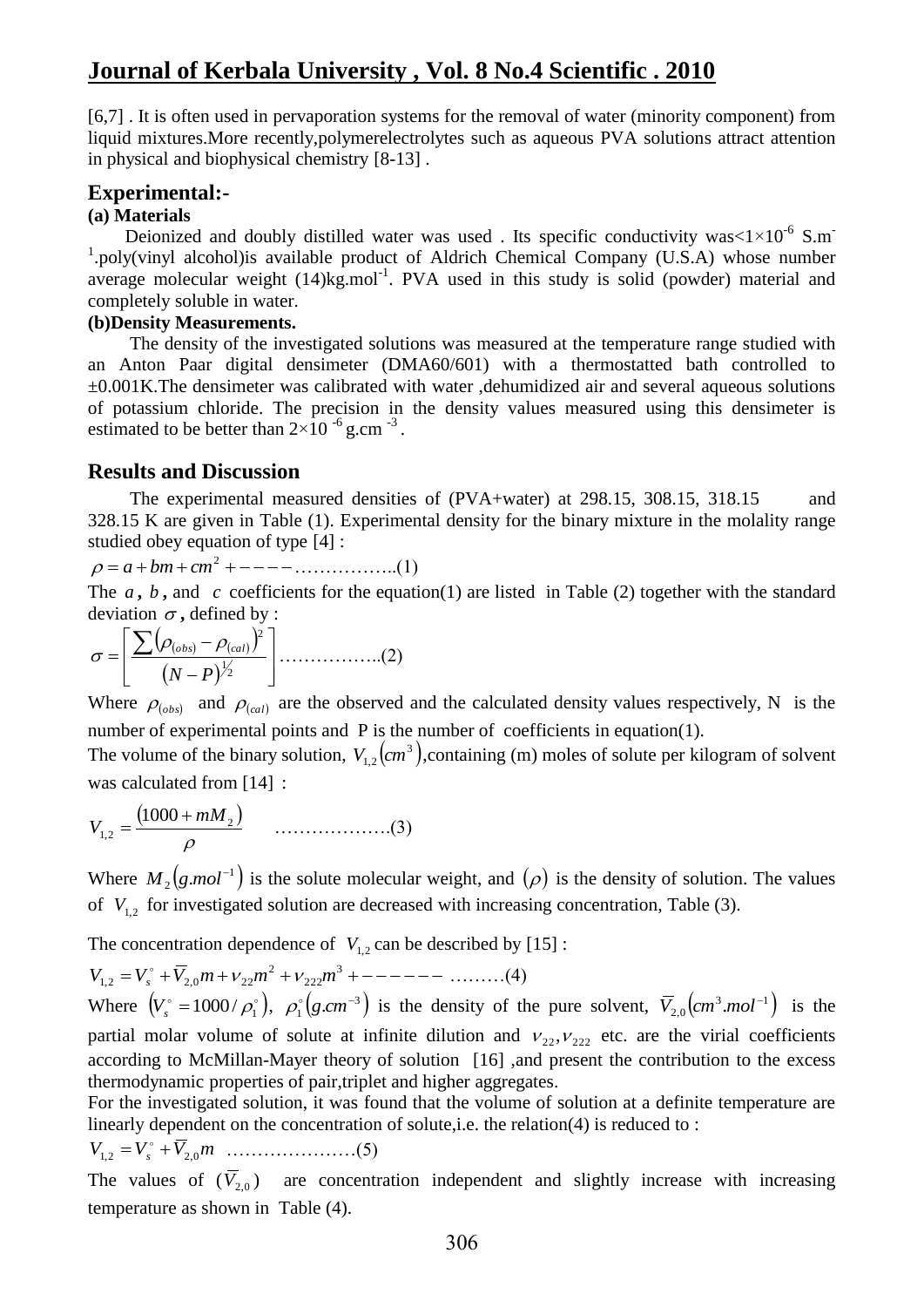The partial molecular volume at infinite dilution,  $\bar{v}_{20}$   $\left(\text{cm}^3\text{.}molecule^{-1}\right)$ .  $\overline{v}_{2,0}$  (*cm*<sup>3</sup> *molecule*<sup>-1</sup>), for the investigated solution was calculated from :

2,0 *V*2,0 *N<sup>A</sup>* ………………..(6)

Where  $N_A$  is the Avogadro's constant. The molecular volume of the pure liquid solute  $(cm<sup>3</sup>.molecule <sup>-1</sup>),$  $v_2^{\circ}$ (*cm*<sup>3</sup> *molecule*<sup>-1</sup>), was calculated from :

 $v_2^{\circ} = M_2 / \rho_2^{\circ} N_A$  ……………………...(7)

Where  $\rho_2^{\circ}$  is the density of the pure solute. A compartion of the partial molecular volume at infinite dilution  $\bar{v}_{2,0}$  with molecular volume  $v_2^{\circ}$  show that the former is smaller than the later. Values of  $\overline{v}_{2,0}$  and  $v_2$  together with the values of their  $(\overline{v}_{2,0}/v_2)$  are given in Table(4). The partial excess molecular volume was calculated from :

 2,0 2,0 <sup>2</sup> *exc* ………………..(8)

These values, which characterize the volume changes associated with the transfer of one molecule of solute from the pure solute to solution at infinite dilution, are negative and relatively high.

The partial molar volume at infinite dilution for investigated aqueous solution, listed in Table(4), is temperature dependent. From figure(1) it can be seen that the plots of  $\overline{V}_{2,0}$  against  $(T-T_0)$  are linear

*V*2,0 *a a*<sup>1</sup> *T T* …………………(9)

Where  $a_{\text{a}}$  and  $a_1$  are empirical constants and T is the absolute temperature,  $(T_{\text{a}} = 298.15K)$ . The coefficients  $a_{\text{a}}$  and  $a_1$ , determined by the method of least square ,are (36.0126) and (0.0491) respectively . The ratio  $\binom{a_1}{a_0}$  at the temperature range studied was (0.1363x10<sup>-2</sup>).

As the partial molar volume of investigated solution is concentration independent and equal to the volume at infinite dilution, so the value of the partial molar expansibility of the solute  $(\partial \overline{V}_2 / \partial T)_p$   $(cm^3.mol^{-1}.K^{-1})$  $\overline{E}_2 = (\partial \overline{V}_2 / \partial T)_P$  (cm<sup>3</sup>.mol<sup>-1</sup>.K<sup>-1</sup>) is also concentration independent and equal to that value at infinite dilution  $\left[\overline{E}_2 = \overline{E}_{2,0}\right]$ .

the partial molar expansibility of the solute at infinite dilution is equal to the regression coefficient  $a_1$  of equation(9) and the thermal expansion coefficient of the solute at infinite dilution  $\alpha_{2,0}(K^{-1})$  $\alpha_{2,0}(K^-)$ defined as [14] :

2,0 2,0 2,0 2,0 2,0 1 *V E T V V* …………………..(10)

Which is equal to the ratio  $(a_1/a_0)$  at 298.15K. The values of  $\alpha_{2,0}$  calculated from equation(10) are given in Table(4). The values of  $\alpha_{2,0}$  tend to decrease slightly with increasing temperature. On the other hand, the thermal expansion coefficient of solution  $\alpha_1(x^{-1})$  $\alpha_{1,2}(K^{-1})$  is defined as :

 *T V V* 1,2 1,2 1,2 1 ………………..(11)

Where  $V_{1,2}$  is the volume of solution containing m mole of solute per kilogram of solvent. Thus, the thermal expansion coefficient of the investigated solution is calculated from :

$$
\alpha_{1,2} = \frac{1}{V_{1,2}} \left( \frac{10^3}{\rho_1^{\circ}} \alpha_1^{\circ} + m \overline{E}_{2,0} \right) \ \dots \dots \dots \dots (12)
$$

Where  $\alpha_1^{\circ}$  is the thermal expansion coefficient of pure water  $(2.1 \times 10^{-4} K^{-1})$  [17].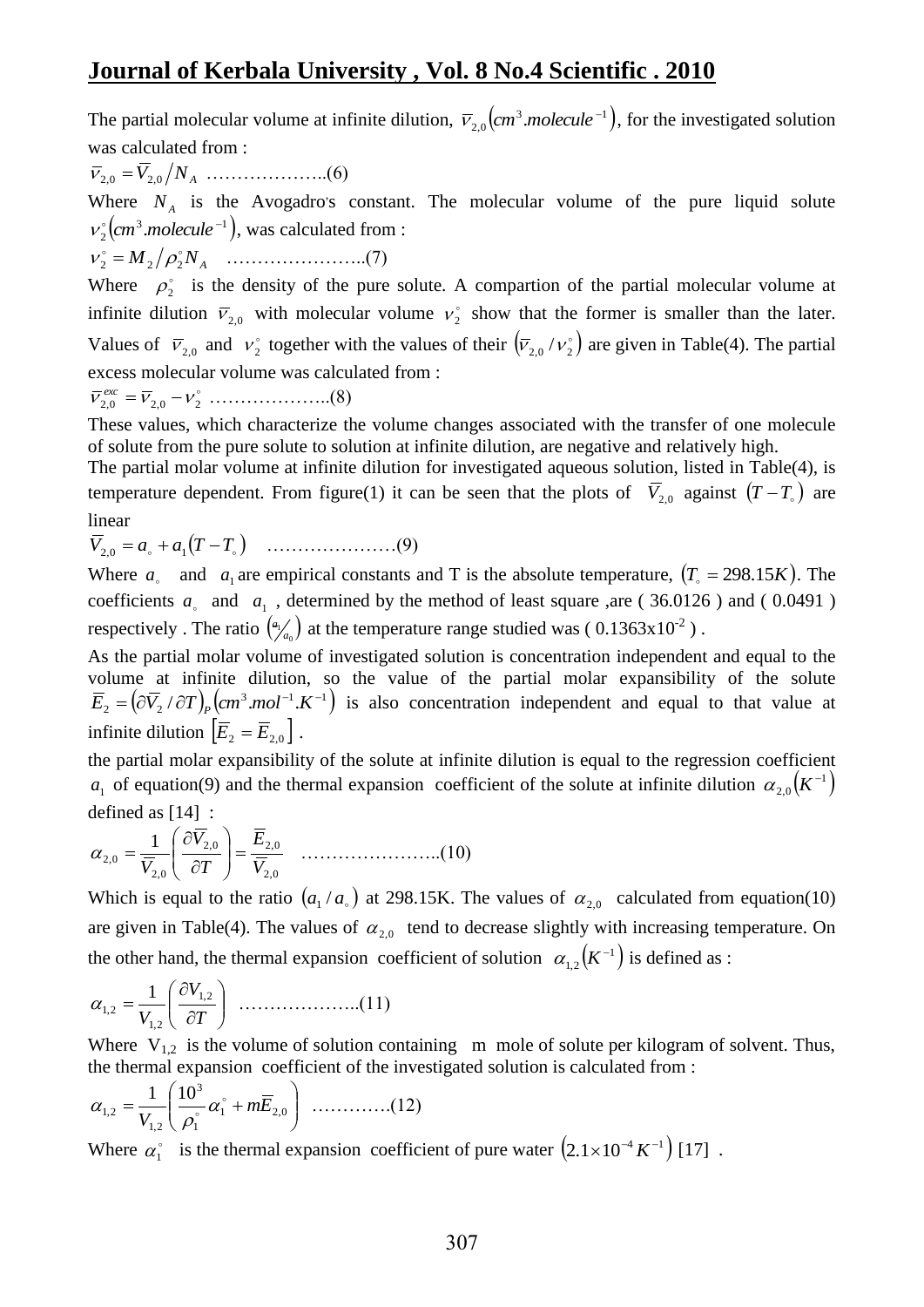The values of  $\alpha_{1,2}$  for investigated solution at 298.15K are given in Table(4). The dependence of  $(\alpha_{1,2} - \alpha_1)$  against the volume fraction of solute  $(\phi)$  is shown in figure(2). The volume fraction was used instead of molality or mole fraction of solute to allow for the effects of size differences of solute and solvent molecules. The volume fraction of solute was calculated from :

1 2,0 2,0 1000 / *mV mV* ………………..(13)

From figure(2), it can be seen that the dependence of  $(\alpha_{1,2} - \alpha_1)$  on  $(\phi)$  is linear. This dependence may be expressed in the form :

1,2 <sup>1</sup> 1,2 2,0 2,0 <sup>1</sup> …………..(14)

The values  $(\alpha_{2,0} - \alpha_1)$  and  $(\alpha_{1,2} - \alpha_{2,0})$  for investigated solution at 298.15K are (8.6830x10<sup>4</sup>) and  $(1.1432x10<sup>4</sup>)$  respectively, it can be seen that the thermal expansion coefficient of the investigated solution is higher than that of the pure solvent .

#### **Table(1)Experimental Densities for Aqueous PVA at the Temperature Range Studied.**

| $m\times10^{-3}$<br>$(mod \, \, \text{kg}^{-1})$ | $\rho_{1,2}$ × 10 <sup>3</sup> ( <i>Kg.m</i> <sup>-3</sup> ) |          |          |          |
|--------------------------------------------------|--------------------------------------------------------------|----------|----------|----------|
|                                                  | 298.15 K                                                     | 308.15 K | 318.15 K | 328.15 K |
| 0.0000                                           | 0.99707                                                      | 0.99406  | 0.99025  | 0.98573  |
| 0.2900                                           | 0.99745                                                      | 0.99495  | 0.99154  | 0.98598  |
| 0.4350                                           | 0.99804                                                      | 0.99541  | 0.99193  | 0.98633  |
| 0.5794                                           | 0.99859                                                      | 0.99583  | 0.99238  | 0.98690  |
| 0.8761                                           | 0.99963                                                      | 0.99674  | 0.99327  | 0.98768  |
| 1.1642                                           | 1.00072                                                      | 0.99783  | 0.99453  | 0.98881  |
| 1.3034                                           | 1.00102                                                      | 0.99811  | 0.99473  | 0.98919  |
| 1.4554                                           | 1.00170                                                      | 0.99872  | 0.99519  | 0.98972  |
| 1.7415                                           | 1.00259                                                      | 0.99957  | 0.99559  | 0.99078  |
| 2.0147                                           | 1.00363                                                      | 1.00055  | 0.99671  | 0.99183  |
| 2.3262                                           | 1.00464                                                      | 1.00135  | 0.99745  | 0.99285  |
| 2.4653                                           | 1.00515                                                      | 1.00175  | 0.99848  | 0.99333  |
| 2.5931                                           | 1.00566                                                      | 1.00225  | 0.99873  | 0.99382  |
| 2.8751                                           | 1.00645                                                      | 1.00244  | 0.99916  | 0.99451  |
| 3.4781                                           | 1.00867                                                      | 1.00444  | 1.00089  | 0.99649  |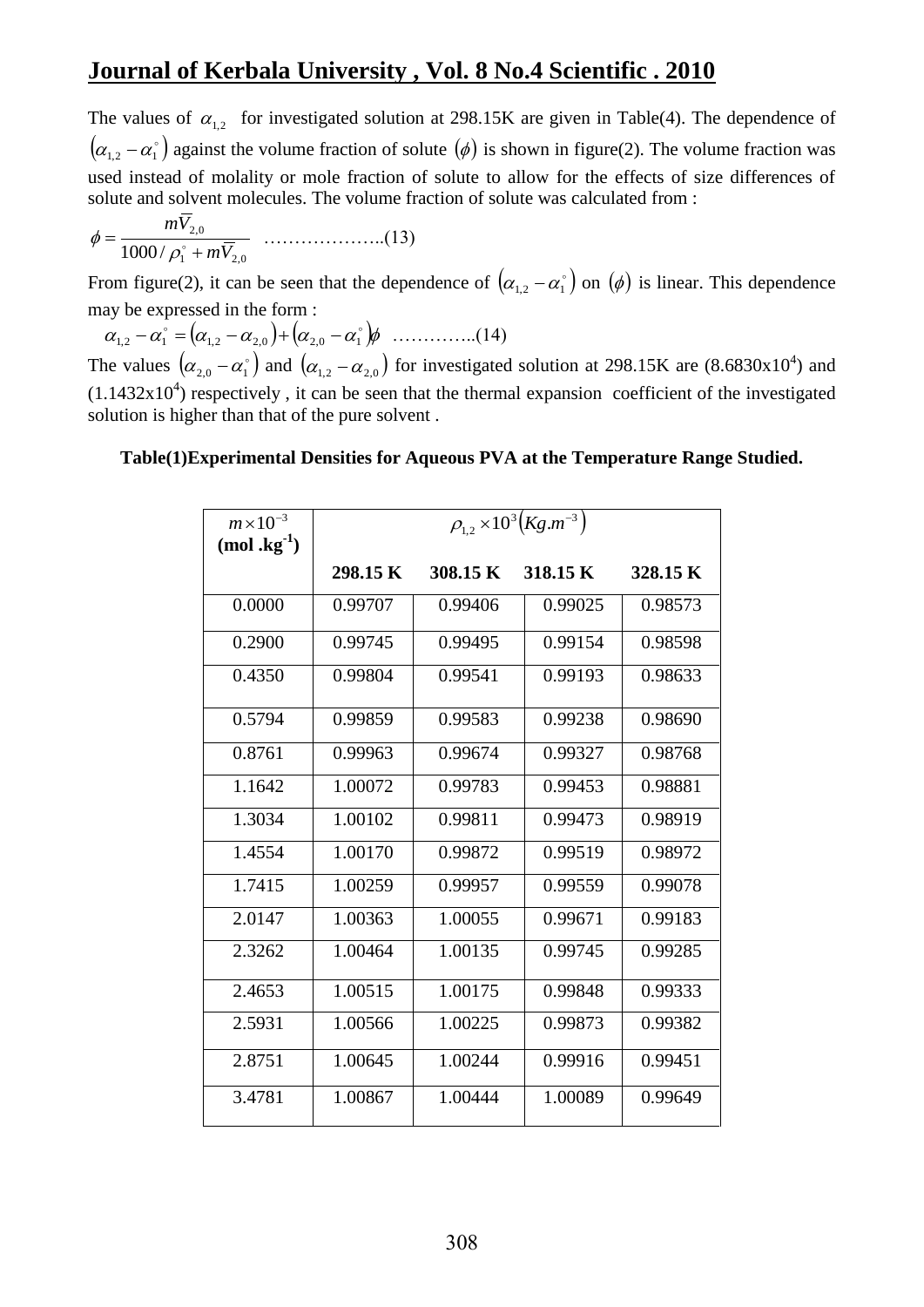| Temperature   | 298.15 K  | 308.15 K    | 318.15 K    | 328.15 K     |
|---------------|-----------|-------------|-------------|--------------|
| a             | 0.996740  | 0.993945    | 0.990427    | 0.990280     |
|               | 0.0003292 | 0.0003459   | 0.0003406   | $-0.0005905$ |
| $\mathcal{C}$ | 0.000042  | $-0.000013$ | $-0.000011$ | 0.000094     |
|               | 0.001038  | 0.001033    | 0.001021    | 0.001034     |

**Table(2)Parameters in the Equation(1),**  $a/(g.cm^{-3})b/(g.cm^{-3}.mol^{-1}.Kg)$  and  $c$  /( $g.cm^{-3}.mol^{-2}.Kg$   $^2$  )at the Temperature Range Studied.

Table(3) Volume of Aqueous Solution,  $V_{1,2} (cm^3)$  Containing (m) Moles of Solute per Kilogram **of Solvent at the Temperature Range Studied.**

| $m \times 10^{-3}$ | $V_{1,2} \times 10^{-5}$ (cm <sup>3</sup> ) |        |                   |          |
|--------------------|---------------------------------------------|--------|-------------------|----------|
| $(mod kg-1)$       | 298.15 K                                    |        | 308.15 K 318.15 K | 328.15 K |
|                    |                                             |        |                   |          |
| 0.0000             | 1.8068                                      | 1.8123 | 1.8193            | 1.8276   |
| 0.2900             | 1.8062                                      | 1.8107 | 1.8169            | 1.8272   |
| 0.4350             | 1.8051                                      | 1.8099 | 1.8162            | 1.8265   |
| 0.5794             | 1.8041                                      | 1.8091 | 1.8154            | 1.8255   |
| 0.8761             | 1.8022                                      | 1.8074 | 1.8138            | 1.8240   |
| 1.1642             | 1.8003                                      | 1.8055 | 1.8115            | 1.8219   |
| 1.3034             | 1.7997                                      | 1.8050 | 1.8111            | 1.8212   |
| 1.4554             | 1.7985                                      | 1.8039 | 1.8103            | 1.8203   |
| 1.7415             | 1.7969                                      | 1.8024 | 1.8096            | 1.8183   |
| 2.0147             | 1.7951                                      | 1.8006 | 1.8075            | 1.8164   |
| 2.3262             | 1.7933                                      | 1.7992 | 1.8062            | 1.8146   |
| 2.4653             | 1.7924                                      | 1.7985 | 1.8043            | 1.8137   |
| 2.5931             | 1.7915                                      | 1.7976 | 1.8039            | 1.8128   |
| 2.8751             | 1.7901                                      | 1.7972 | 1.8031            | 1.8115   |
| 3.4781             | 1.7861                                      | 1.7937 | 1.8000            | 1.8080   |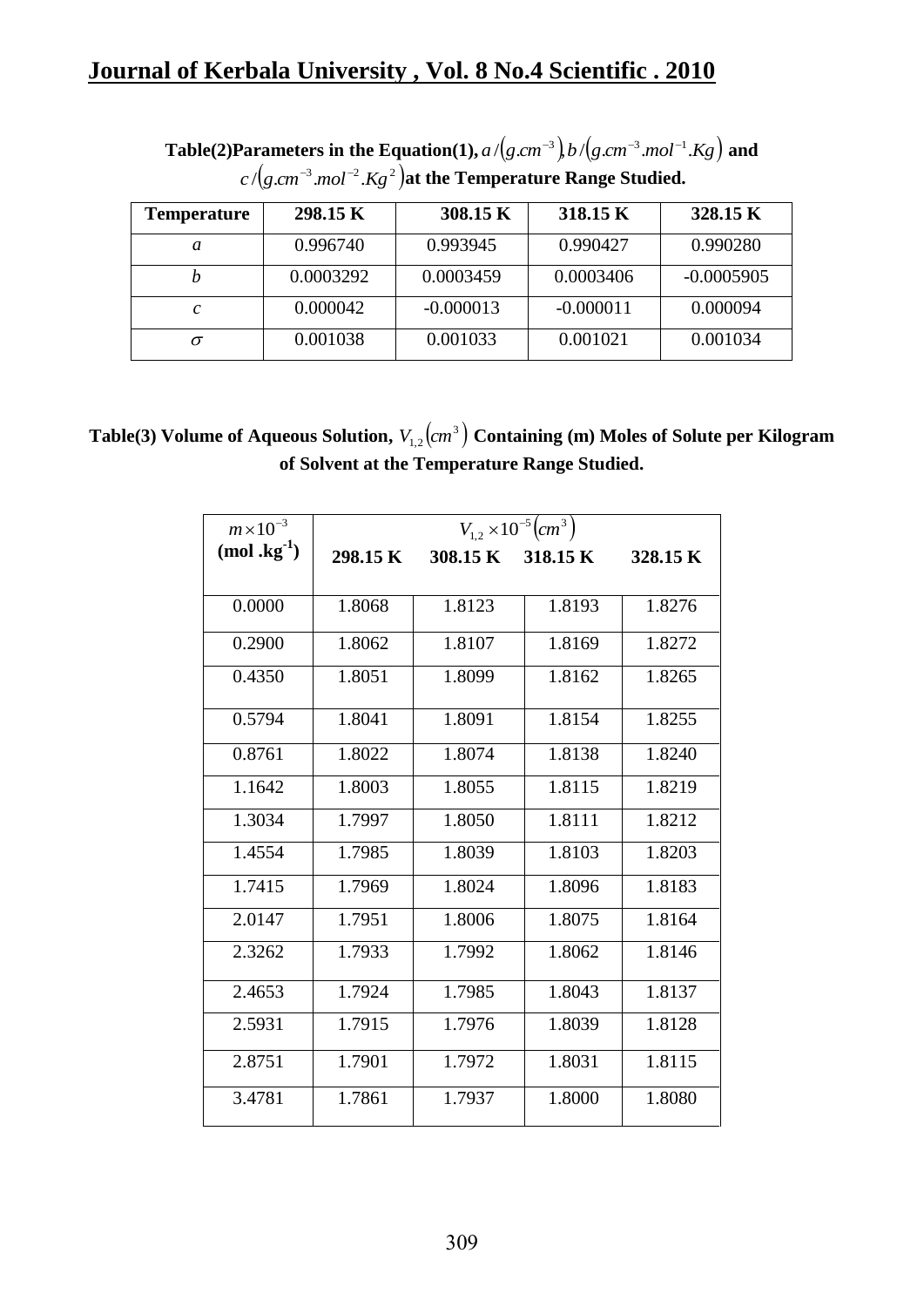Table(4) Partial Molar Volume at Infinite Dilution  $\overline{V}_{2,0}$  , Partial Molecular Volume at Infinite

Dilution  $\overline{V}_{2,0}$  , Molecular Volume of Pure Solute  $v_2^{\circ}$  , the Ratio  $\left(\overline{V}_{2,0}/v_2^{\circ}\right)$ , Excess Partial molecular volume at infinite dilution  $\bar{v}_{2,0}^{\text{exc}}$  and Thermal Expansion Coefficients at Infinite Dilution  $\alpha_{2,0}$  at the Temperature Range Studied.

| Temp.    | $V_{2,0}$<br>$(cm3.mol-1)$ | $\bar{v}_{2,0}$ × 10 <sup>-23</sup><br>$(cm3 molecule-1)$ | $v_2^{\circ} \times 10^{-23}$<br>$(cm3 molecule-1)$ | $\left(\bar{V}_{2,0}/\nu_2^{\circ}\right)$ | $\bar{V}_{2,0}^{exc}$<br>$(cm3 molecule-1)$ | $\alpha_{2.0}$ x 10 <sup>-2</sup><br>$(K^{-1})$ |
|----------|----------------------------|-----------------------------------------------------------|-----------------------------------------------------|--------------------------------------------|---------------------------------------------|-------------------------------------------------|
| 298.15 K | 36.0126                    | 5.9802                                                    | 20.1779                                             | 0.2964                                     | $-14.1977$                                  | 0.1363                                          |
| 308.15 K | 36.5521                    | 6.0698                                                    | 20.3258                                             | 0.2986                                     | $-14.2560$                                  | 0.1343                                          |
| 318.15 K | 37.0152                    | 6.1467                                                    | 20.4201                                             | 0.3010                                     | $-14.2734$                                  | 0.1326                                          |
| 328.15 K | 37.4959                    | 6.2265                                                    | 20.5523                                             | 0.3030                                     | $-14.3258$                                  | 0.1309                                          |

Table(5)Values of the Thermal Expansion Coefficients (  $\alpha_{_{1,2}}$  ) and the Volume Fraction  $(\phi)$ of **the Investigated Solution at 298.15K .**

| $m \times 10^{-3}$ (mol.kg <sup>-1</sup> ) | $(\phi)$ | $(\alpha_{1,2})\overline{K^{\text{-}1}}$ |
|--------------------------------------------|----------|------------------------------------------|
|                                            |          | x10 <sup>4</sup>                         |
| 0.0000                                     | 0.0000   | 1.1623                                   |
| 0.2900                                     | 0.0103   | 1.2415                                   |
| 0.4350                                     | 0.0154   | 1.2817                                   |
| 0.5794                                     | 0.0204   | 1.3217                                   |
| 0.8761                                     | 0.0305   | 1.4039                                   |
| 1.1642                                     | 0.0401   | 1.4840                                   |
| 1.3034                                     | 0.0447   | 1.5225                                   |
| 1.4554                                     | 0.0497   | 1.5650                                   |
| 1.7415                                     | 0.0589   | 1.6445                                   |
| 2.0147                                     | 0.0675   | 1.7209                                   |
| 2.3262                                     | 0.0771   | 1.8079                                   |
| 2.4653                                     | 0.0813   | 1.8469                                   |
| 2.5931                                     | 0.0852   | 1.8829                                   |
| 2.8751                                     | 0.0936   | 1.9617                                   |
| 3.4781                                     | 0.1110   | 2.1319                                   |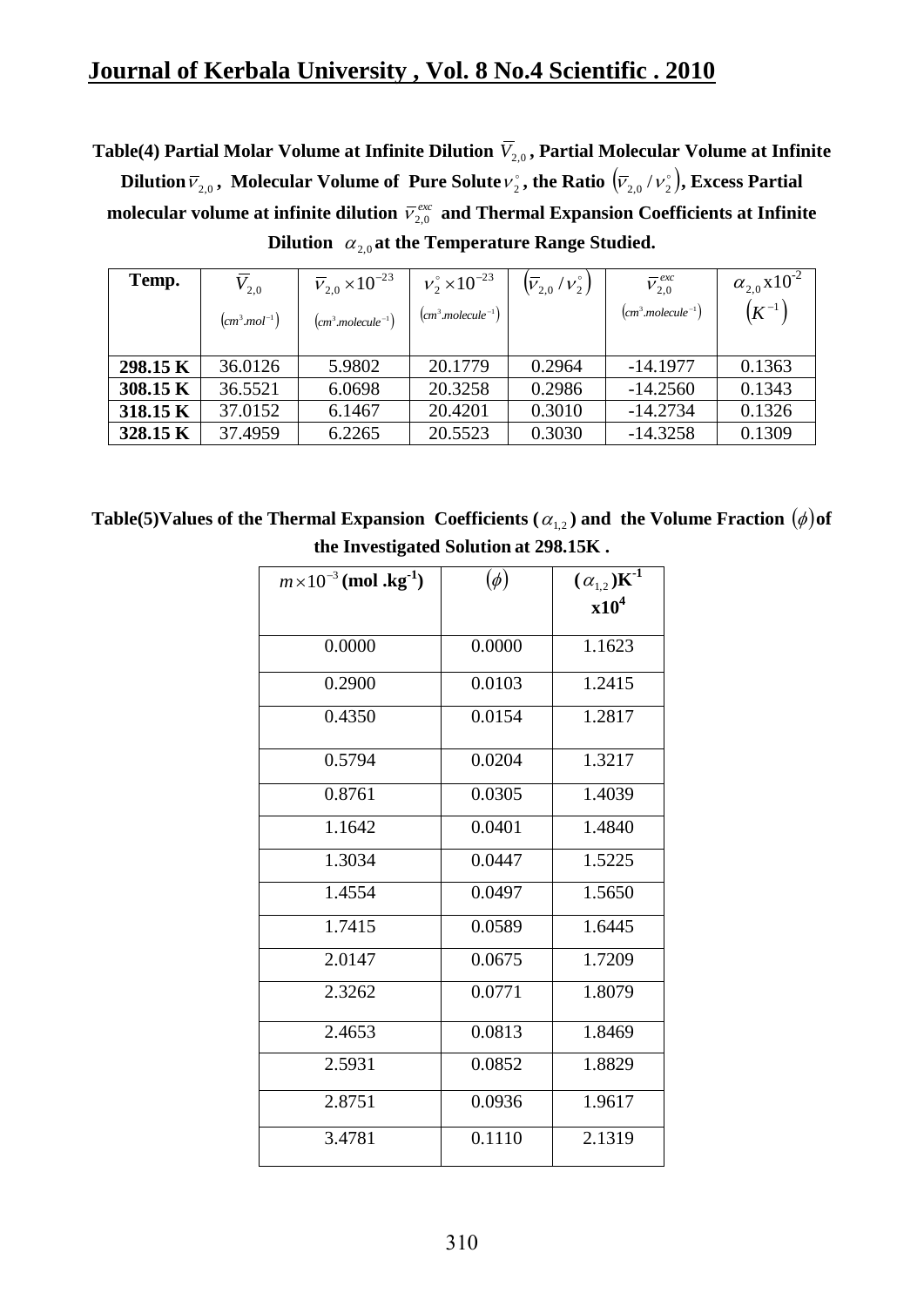

**Figure (1)The temperature dependence of the partial molar volume of PVA**



Figure (2) Dependence of  $\big(\alpha_{_{1,2}}-\alpha_{_{1}}^{^\circ}\big)$  on volume fraction of PVA at 298.15K .